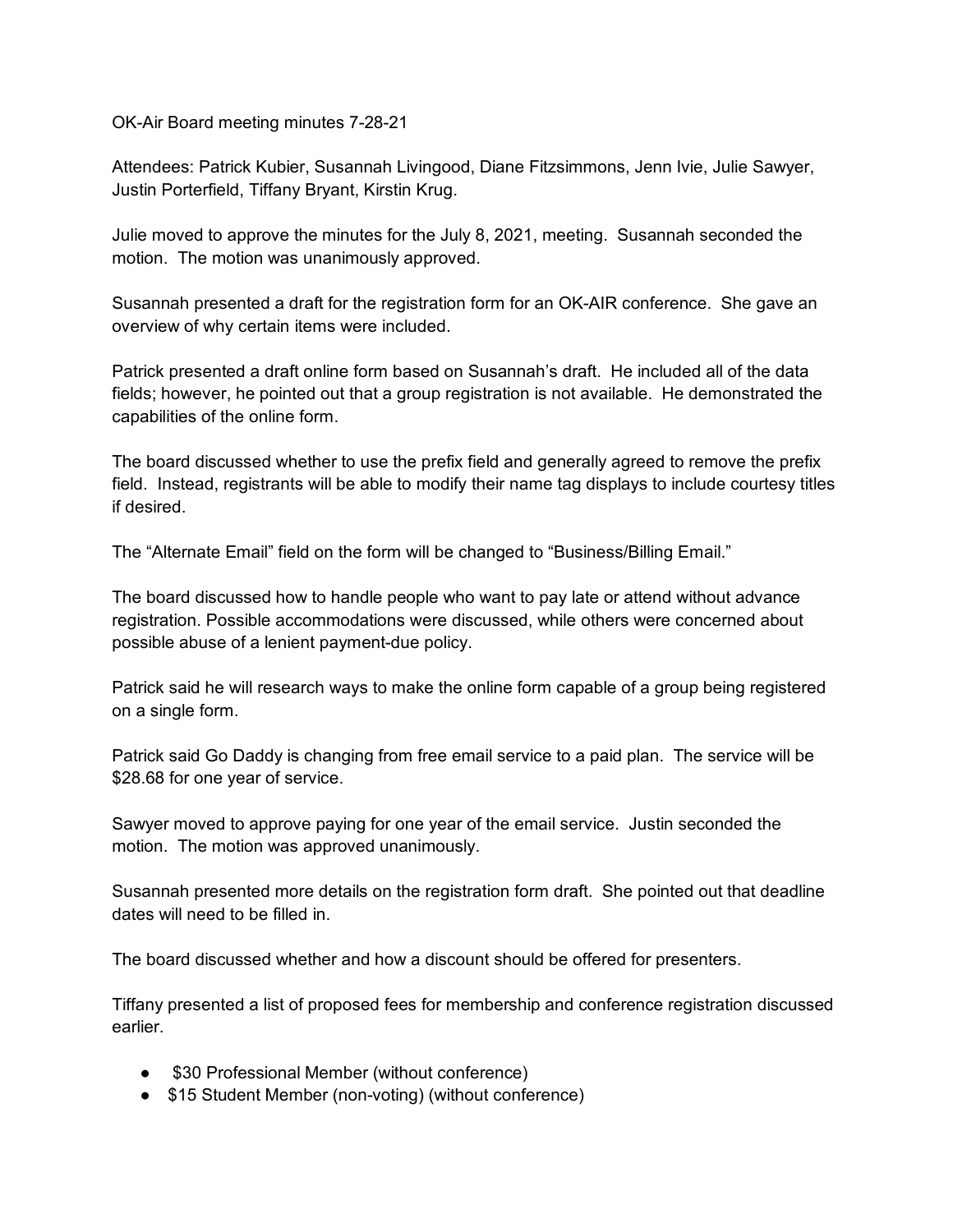● Emeritus Member (fees waived, non-voting, still needs to pay for conference)

Membership cost: continue to include membership with conference fee AND allow memberships to be paid for separately from conference registration.

Conference fee: \$50 for individual OR \$30 for presenter (first two on a team) (includes conference and membership).

Susannah will work on drafting a proposed fee schedule for conference and membership fees and send out by email. The board will consider the draft at the next meeting.

Diane had to leave the meeting. Jenn took over note taking.

Patrick reports no abstracts have been submitted. Susannah is planning to put in multiple abstracts from OU. Jenn will send out another announcement August 9.

Tiffany reported on the professional development survey. The survey was sent to CORRECTION 92 addresses. Four were returned as incorrect addresses, and 24 responded to the survey. The survey will be closed on July 30 at 5 p.m.

Tiffany combined edits from Jenn and Tiffany and sent it out to Susannah and Kirstin. They are scheduled to meet next week to go over them.

Kirstin discussed professional development, Patrick has added some professional development links to the website resources list. Board members are encouraged to submit other links to be included.

Kirstin reported on results so far from the survey. Patrick shared the link to the website with information on professional development. Many respondents have interest in data visualization.

The board talked about possible presentations at the conference:

- Kirstin doing an overview on the future of data visualization, what free tools are out there, etc.
- Susannah suggested asking OSU to do a session at the conference on data visualization; Patrick mentioned that UCO is using Power BI.
- Soft skills training, including project/team management and dealing with difficult people.

The board was asked to send names of prospective speakers to Kirstin.

The next meeting is scheduled August 10, 2-3:30 pm.

Susannah made a motion to adjourn, and Justin seconded the motion. The motion was unanimously approved.